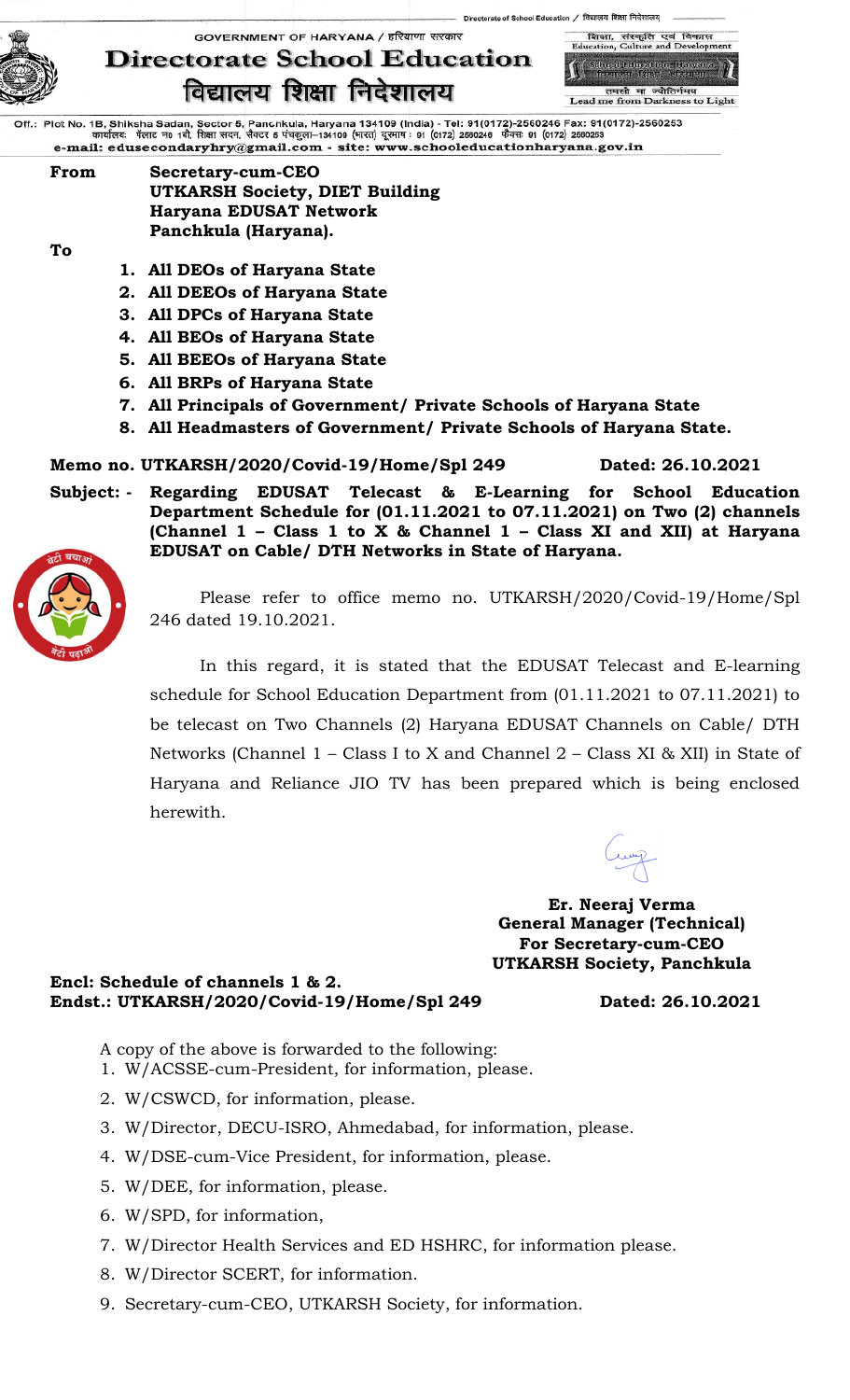शिक्षा,<br>ucation, GOVERNMENT OF HARYANA / हरियाणा सरकार विद  $FA$  $C_{\rm ulv}$ **Directorate School Education** -<br>Saluel Education, Hawan<br>- विसानय सिरोह संवेदगणा विद्यालय शिक्षा निदेशालय तमसो मा ज्योतिर्गमय<br>Lead me from Darkness to Light

Off.: Plot No. 1B, Shiksha Sadan, Sector 5, Panchkula, Haryana 134109 (India) - Tel: 91(0172)-2560246 Fax: 91(0172)-2560253<br>कार्यालयः पॅलाट न0 1बी, शिक्षा सदन, सैक्टर 5 पंचकुला–134109 (मारत) दूरमाष : 91 (0172) 2560246 फैक

- 10. JD (IT)/ DD (IT) with a request to place this memo on the Website.
- 11. AD (Academic Cell), for information and request to ensure that the information is circulated to all the concerned in the State.

torate of School Education / विद्यालय शिक्षा निदेशार

**Er. Neeraj Verma General Manager (Technical) For Secretary-cum-CEO UTKARSH Society, Panchkula**

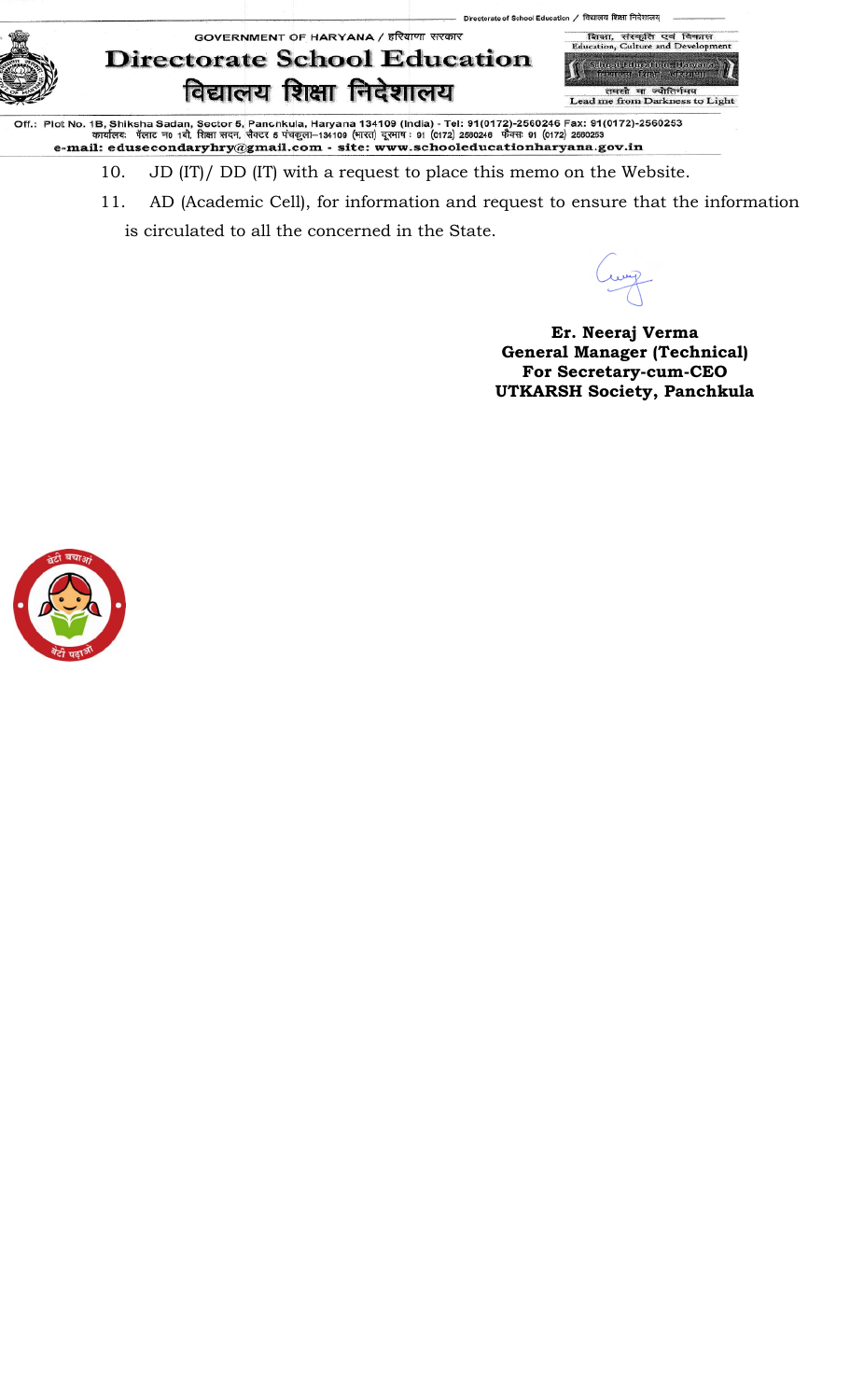

शिका, संस्कृति एवं<br>Education, Culture and D विव -<br>School Education, Hawan<br>- Fransa Bush, Sixanup

ol Education / विद्यालय शिक्षा निदेशालय्

तमसो मा ज्योतिर्गमय<br>Lead me from Darkness to Light

|            | <b>EDUSAT Telecast &amp; E-Learning Schedule for Primary Channel</b><br>(Ch. No. 1) from01.11.2021 to 07.11.2021 |                                                             |  |  |  |  |  |  |
|------------|------------------------------------------------------------------------------------------------------------------|-------------------------------------------------------------|--|--|--|--|--|--|
| <b>Day</b> | <b>Date</b>                                                                                                      | Time   Class   Subject<br>  Topic                           |  |  |  |  |  |  |
| Monday     | 01.11.2021                                                                                                       | Holiday (Telecast of last working day will be<br>available) |  |  |  |  |  |  |

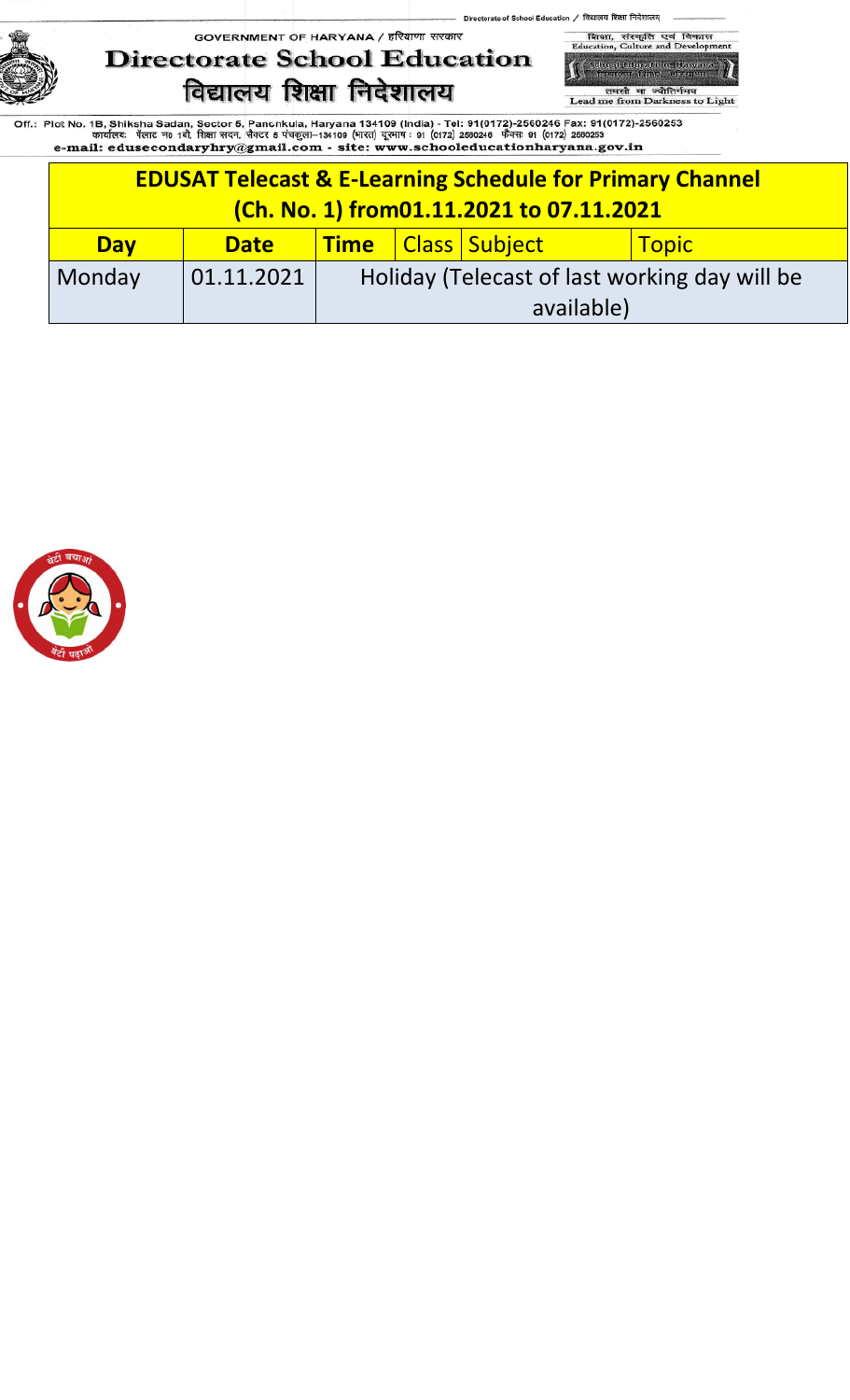

शिका, संस्कृति एवं<br>Education, Culture and D विकास -<br>School Education, Hawane<br>- नियातय शिक्षा, फ्रियाण

of School Education / विद्यालय शिक्षा निदेशालय्

तमसो मा ज्योतिर्गमय<br>Lead me from Darkness to Light

|            |             |                    | <b>EDUSAT Telecast &amp; E-Learning Schedule for Primary Channel</b> |                                          |                                                                      |  |  |
|------------|-------------|--------------------|----------------------------------------------------------------------|------------------------------------------|----------------------------------------------------------------------|--|--|
|            |             |                    |                                                                      | (Ch. No. 1) from01.11.2021 to 07.11.2021 |                                                                      |  |  |
| <b>Day</b> | <b>Date</b> | <b>Time</b>        | <b>Class</b>                                                         | Subject                                  | <b>Topic</b>                                                         |  |  |
| Tuesday    | 02.11.2021  | 09:30-<br>09:35    | All                                                                  | Schedule<br>Video                        | <b>Schedule Video</b>                                                |  |  |
| Tuesday    | 02.11.2021  | 09:35-<br>10:05    | All                                                                  | Anganwadi<br>Video                       | Anganwadi Video                                                      |  |  |
| Tuesday    | 02.11.2021  | $10:05-$<br>10:57  | All                                                                  | <b>Training</b><br>Module                | Haryana Villagers<br><b>General Health</b><br><b>Check-up Scheme</b> |  |  |
| Tuesday    | 02.11.2021  | $10:57-$<br>11:21  | All                                                                  | Airplay 1                                | Airplay 1                                                            |  |  |
| Tuesday    | 02.11.2021  | $11:21-$<br>11:57  | $\mathbf{1}$                                                         | Hindi and<br><b>Maths</b>                | पुनरावृति and एक<br>आंकिय संख्या बोध                                 |  |  |
| Tuesday    | 02.11.2021  | $11:57-$<br>12:37  | $\overline{2}$                                                       | Hindi and<br><b>Maths</b>                | पुनरावृति and 50 से<br>100 तक संख्या<br>बोध                          |  |  |
| Tuesday    | 02.11.2021  | $12:37-3$<br>13:17 |                                                                      | Hindi and<br><b>Maths</b>                | वर्णों का मेल and<br>50 से 100 तक<br>संख्या बोध                      |  |  |
| Tuesday    | 02.11.2021  | $13:17-$<br>13:47  | $\overline{4}$                                                       | English                                  | Speaking skills (4)                                                  |  |  |
| Tuesday    | 02.11.2021  | $13:47-$<br>14:18  | 5                                                                    | English                                  | Speaking skills (5)                                                  |  |  |
| Tuesday    | 02.11.2021  | $14:18-$<br>14:38  | 6                                                                    | English                                  | A Different kind of<br>school                                        |  |  |
| Tuesday    | 02.11.2021  | 14:38-<br>14:52    | $\overline{7}$                                                       | English                                  | <b>Tress Poem</b>                                                    |  |  |
| Tuesday    | 02.11.2021  | $14:52-$<br>15:08  | 8                                                                    | English                                  | The School Boy                                                       |  |  |
| Tuesday    | 02.11.2021  | 15:08-<br>16:00    | All                                                                  | <b>Training</b><br>Module                | Haryana Villagers<br><b>General Health</b><br>Check-up Scheme        |  |  |
| Tuesday    | 02.11.2021  | $16:00 -$          | All                                                                  | <b>Airplay NHM</b>                       | <b>Airplay NHM</b>                                                   |  |  |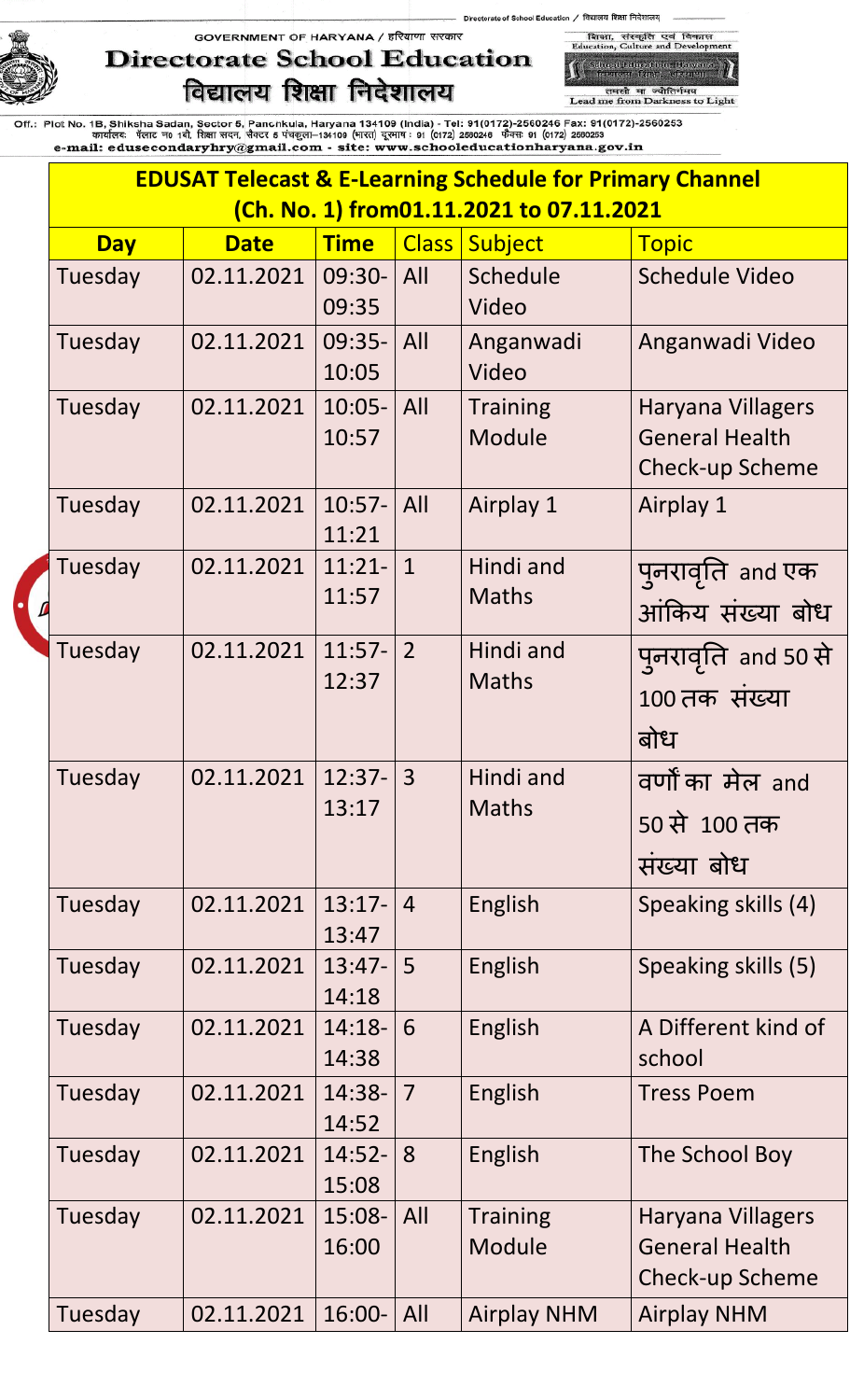GOVERNMENT OF HARYANA / हरियाणा सरकार



# **Directorate School Education** विद्यालय शिक्षा निदेशालय

**All School Education**, Harvens<br>Intellect Lent Larcenty तमसो मा ज्योतिर्गमय<br>Lead me from Darkness to Light

शिका, संस्कृति एवं विकास<br>Education, Culture and Developr

|         |            | 16:11              |                |                           |                                                                             |
|---------|------------|--------------------|----------------|---------------------------|-----------------------------------------------------------------------------|
| Tuesday | 02.11.2021 | $16:11-$<br>16:37  | 9              | <b>Maths</b>              | Coordinate<br><b>Geometry Excercise</b><br>3.1, 3.2, 3.3                    |
| Tuesday | 02.11.2021 | $16:37-$<br>17:01  | 9              | Hindi                     | प्रत्येय                                                                    |
| Tuesday | 02.11.2021 | $17:01 -$<br>17:34 | 9              | Life Skill                | <b>MONEY</b><br><b>MANAGEMENT</b><br><b>PART 1 &amp; 2</b>                  |
| Tuesday | 02.11.2021 | $17:34-$<br>18:02  | 10             | <b>Maths</b>              | त्रिकोणमिति के कुछ<br>अनुप्रयोग भाग-1                                       |
| Tuesday | 02.11.2021 | 18:02-<br>18:18    | 10             | Hindi                     | हिन्दी व्याकरण और<br>वर्ण परिचय                                             |
| Tuesday | 02.11.2021 | $18:18-$<br>18:55  | 10             | Life Skill                | <b>PEER PRESSURE</b><br><b>PART 1 &amp; 2</b>                               |
| Tuesday | 02.11.2021 | $18:55-$<br>19:00  | All            | Schedule<br>Video         | <b>Schedule Video</b>                                                       |
| Tuesday | 02.11.2021 | 19:00-<br>19:30    | All            | Anganwadi<br>Video        | Anganwadi Video                                                             |
| Tuesday | 02.11.2021 | 19:30-<br>20:22    | All            | <b>Training</b><br>Module | <b>Haryana Villagers</b><br><b>General Health</b><br><b>Check-up Scheme</b> |
| Tuesday | 02.11.2021 | $20:22 -$<br>20:46 | All            | Airplay 1                 | Airplay 1                                                                   |
| Tuesday | 02.11.2021 | $20:46-$<br>21:22  | $\mathbf{1}$   | Hindi and<br><b>Maths</b> | पुनरावृति and एक<br>आंकिय संख्या बोध                                        |
| Tuesday | 02.11.2021 | $21:22-$<br>22:02  | $\overline{2}$ | Hindi and<br><b>Maths</b> | पुनरावृति and 50 से<br>100 तक संख्या<br>बोध                                 |
| Tuesday | 02.11.2021 | $22:02 -$<br>22:42 | $\overline{3}$ | Hindi and<br><b>Maths</b> | वर्णों का मेल and<br>50 से 100 तक<br>संख्या बोध                             |
| Tuesday | 02.11.2021 | $22:42-$           | $\overline{4}$ | English                   | Speaking skills (4)                                                         |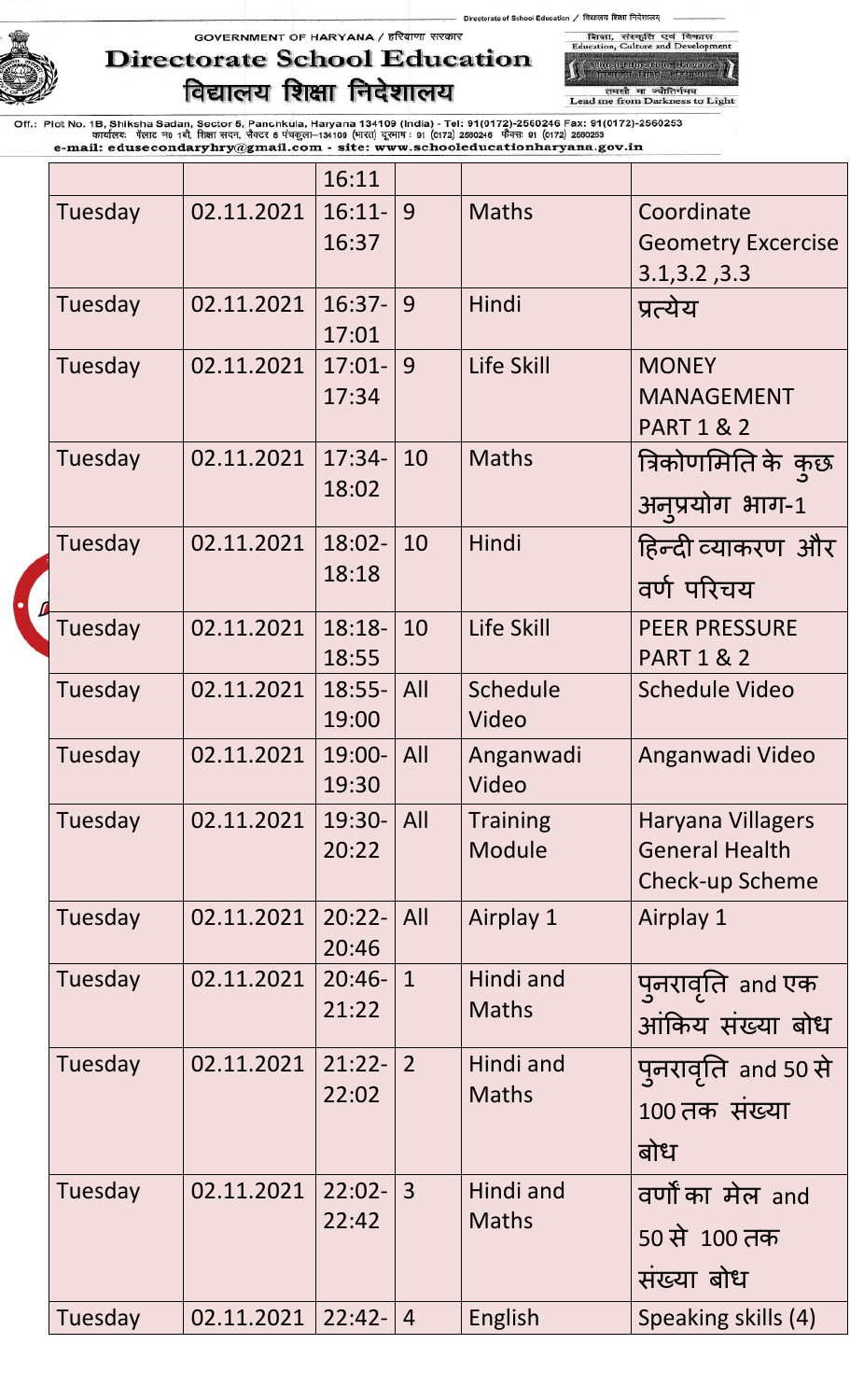GOVERNMENT OF HARYANA / हरियाणा सरकार



# **Directorate School Education** विद्यालय शिक्षा निदेशालय

,<br>School Education, Harvare<br>Transa Part, Scharve तमसो मा ज्योतिर्गमय<br>Lead me from Darkness to Light

विकास

शिक्षा, संस्कृति एवं<br>Education, Culture and D

|         |                       | 23:12 |         |                            |
|---------|-----------------------|-------|---------|----------------------------|
| Tuesday | $ 02.11.2021 23:12-5$ |       | English | <b>Speaking skills (5)</b> |
|         |                       | 23:30 |         |                            |

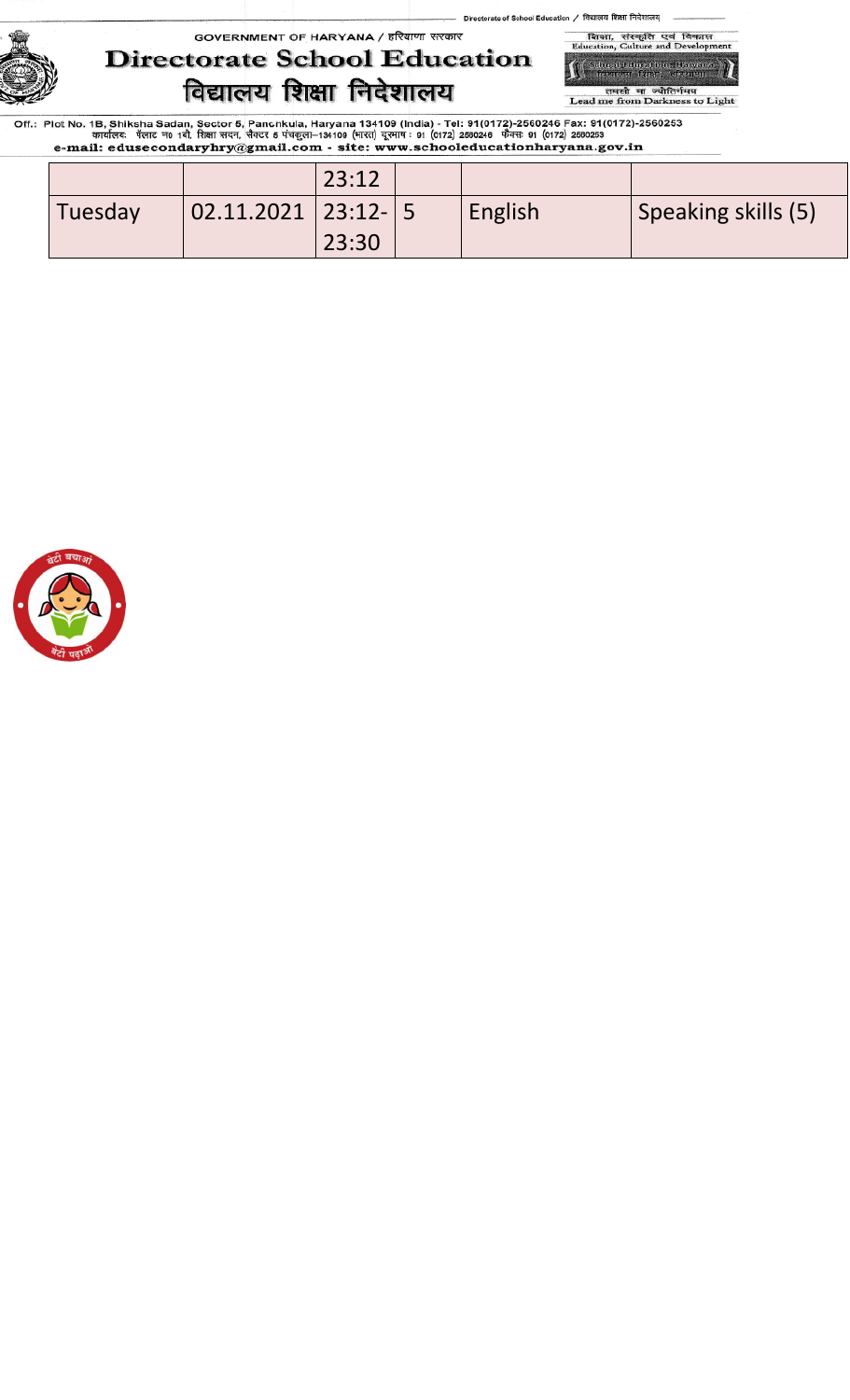

शिका, संस्कृति एवं<br>Education, Culture and I विद  $\lambda$  T -<br>School Education, Hawan<br>- Fransa Bush, Sixanup

/ विद्यालय शिक्षा निदेशालय

ol Educ

तमसो मा ज्योतिर्गमय<br>Lead me from Darkness to Light

| <b>EDUSAT Telecast &amp; E-Learning Schedule for Primary Channel</b><br>(Ch. No. 1) from01.11.2021 to 07.11.2021 |             |                                    |  |                        |       |  |  |
|------------------------------------------------------------------------------------------------------------------|-------------|------------------------------------|--|------------------------|-------|--|--|
| <b>Day</b>                                                                                                       | <b>Date</b> |                                    |  | Time   Class   Subject | Topic |  |  |
| Wednesday $03.11.2021$                                                                                           |             | Educational movie will be telecast |  |                        |       |  |  |

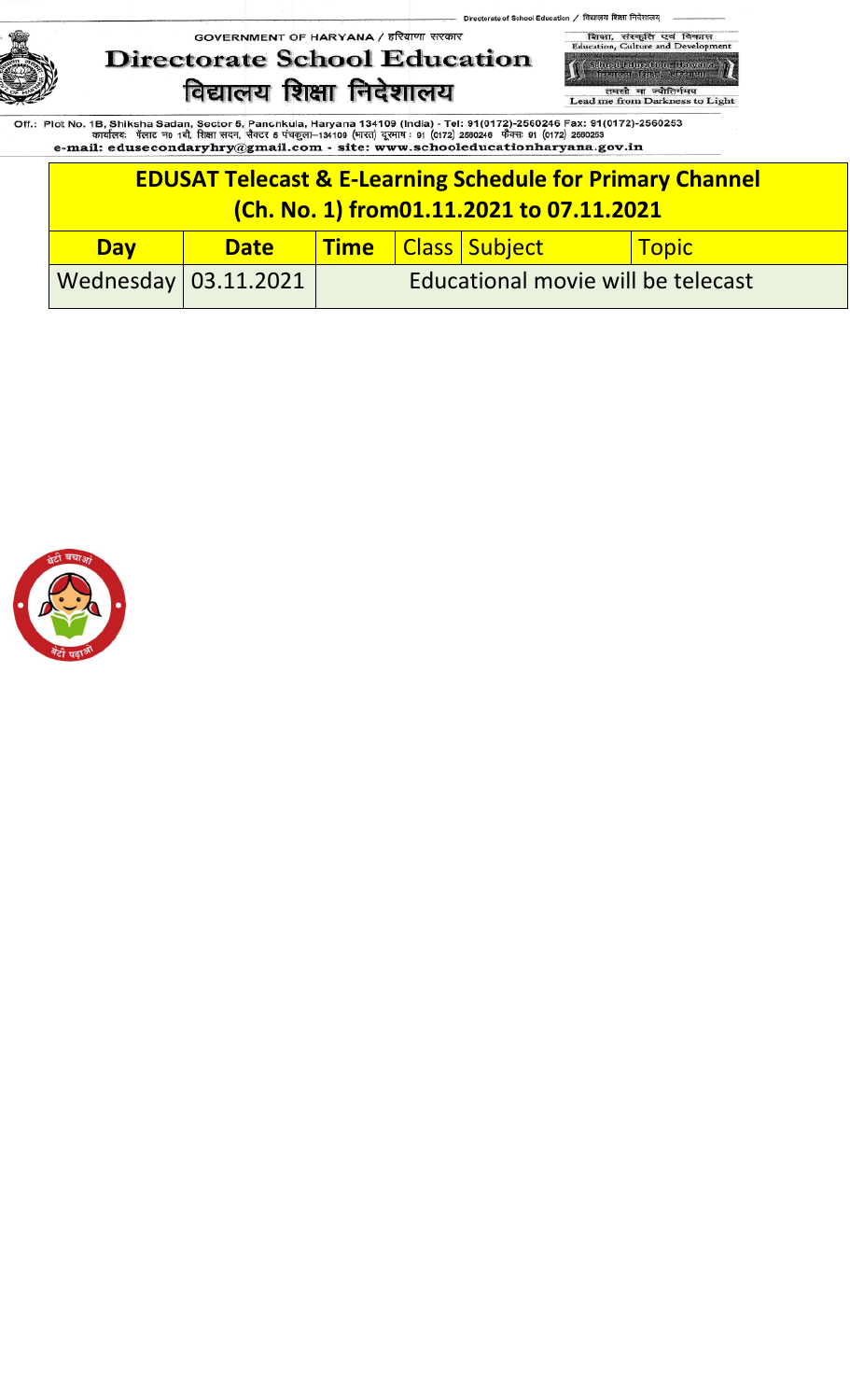ol Education



शिका, संस्कृति एवं<br>Education, Culture and D विद ,<br>School Education, Hawan<br>Literary Busit Sixerup

/ विद्यालय शिक्षा निदेशालय

तमसो मा ज्योतिर्गमय<br>Lead me from Darkness to Light

| <b>EDUSAT Telecast &amp; E-Learning Schedule for Primary Channel</b><br>(Ch. No. 1) from01.11.2021 to 07.11.2021 |             |                                    |  |                        |              |  |
|------------------------------------------------------------------------------------------------------------------|-------------|------------------------------------|--|------------------------|--------------|--|
| <b>Day</b>                                                                                                       | <b>Date</b> |                                    |  | Time   Class   Subject | <b>Topic</b> |  |
| Thursday                                                                                                         | 04.11.2021  | Educational movie will be telecast |  |                        |              |  |

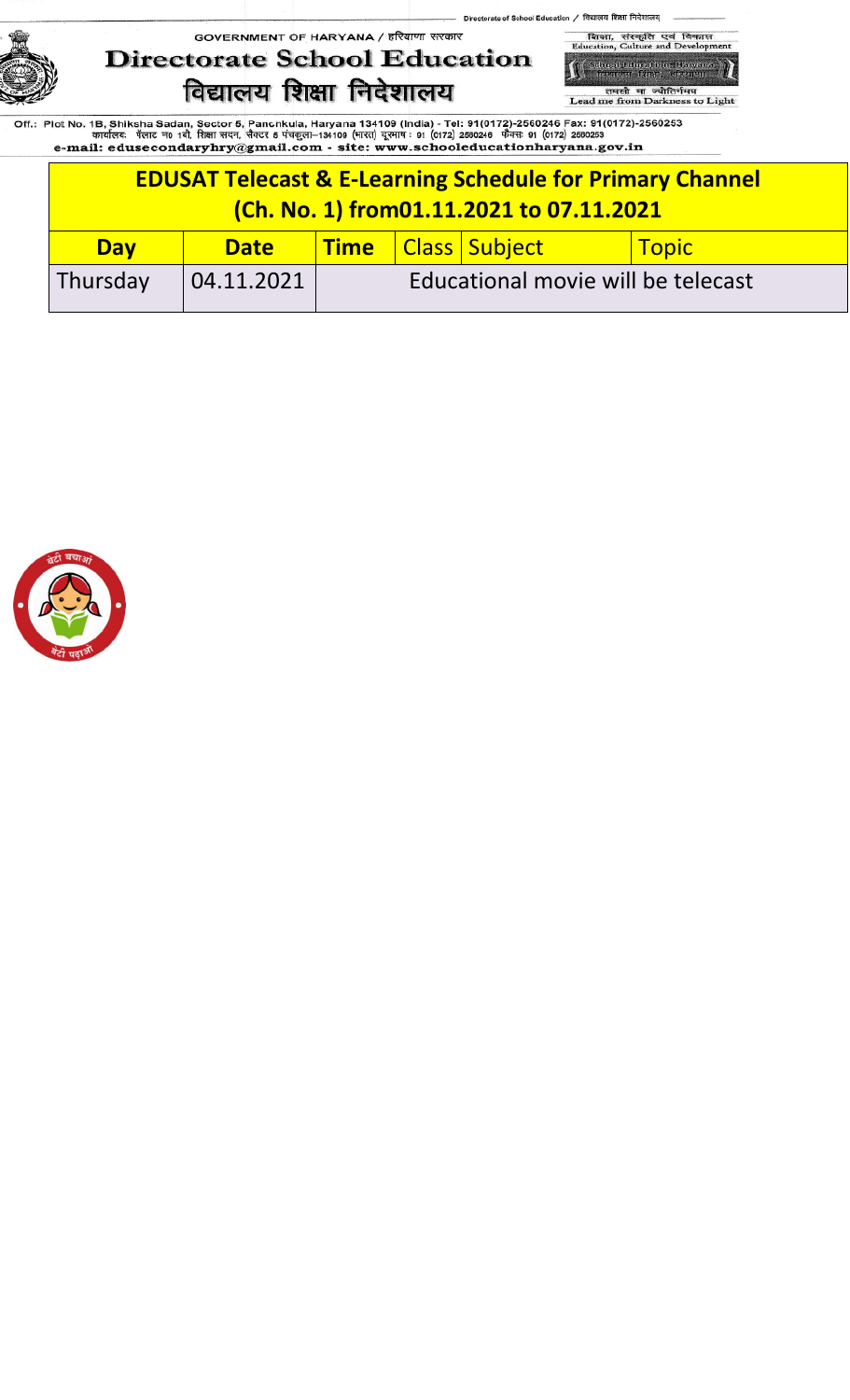of Sch





तमसो मा ज्योतिर्गमय<br>Lead me from Darkness to Light

| <b>EDUSAT Telecast &amp; E-Learning Schedule for Primary Channel</b><br>(Ch. No. 1) from01.11.2021 to 07.11.2021 |             |                                    |  |                        |              |  |
|------------------------------------------------------------------------------------------------------------------|-------------|------------------------------------|--|------------------------|--------------|--|
| <b>Day</b>                                                                                                       | <b>Date</b> |                                    |  | Time   Class   Subject | <b>Topic</b> |  |
| Friday                                                                                                           | 05.11.2021  | Educational movie will be telecast |  |                        |              |  |

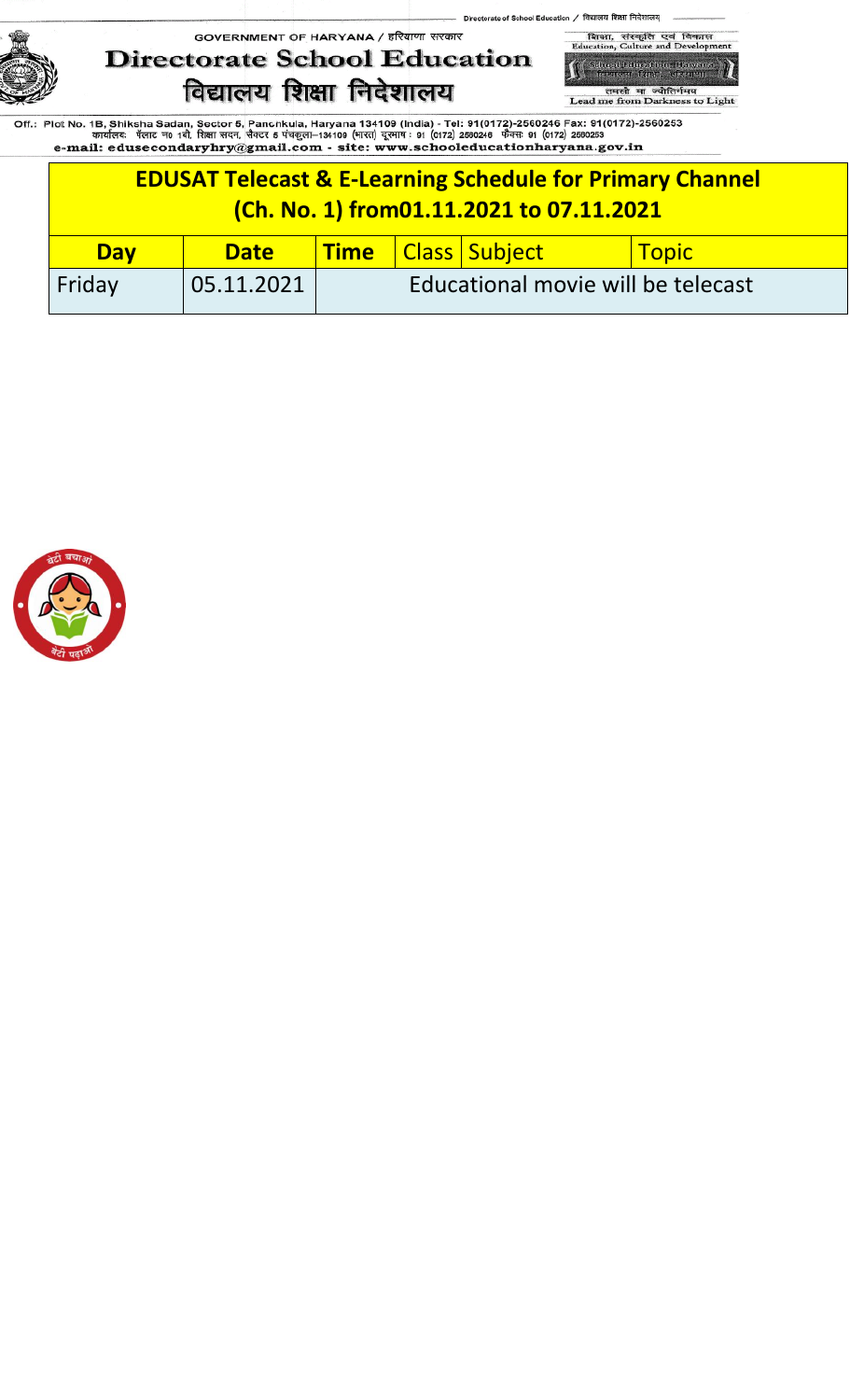# GOVERNMENT OF HARYANA / हरियाणा सरकार **Directorate School Education** विद्यालय शिक्षा निदेशालय



तमसो मा ज्योतिर्गमय<br>Lead me from Darkness to Light

| <b>EDUSAT Telecast &amp; E-Learning Schedule for Primary Channel</b><br>(Ch. No. 1) from01.11.2021 to 07.11.2021 |             |  |  |                        |                      |  |
|------------------------------------------------------------------------------------------------------------------|-------------|--|--|------------------------|----------------------|--|
| <b>Day</b>                                                                                                       | <b>Date</b> |  |  | Time   Class   Subject | <mark>  Topic</mark> |  |
| Educational movies will be telecast<br>Saturday<br> 06.11.2021                                                   |             |  |  |                        |                      |  |

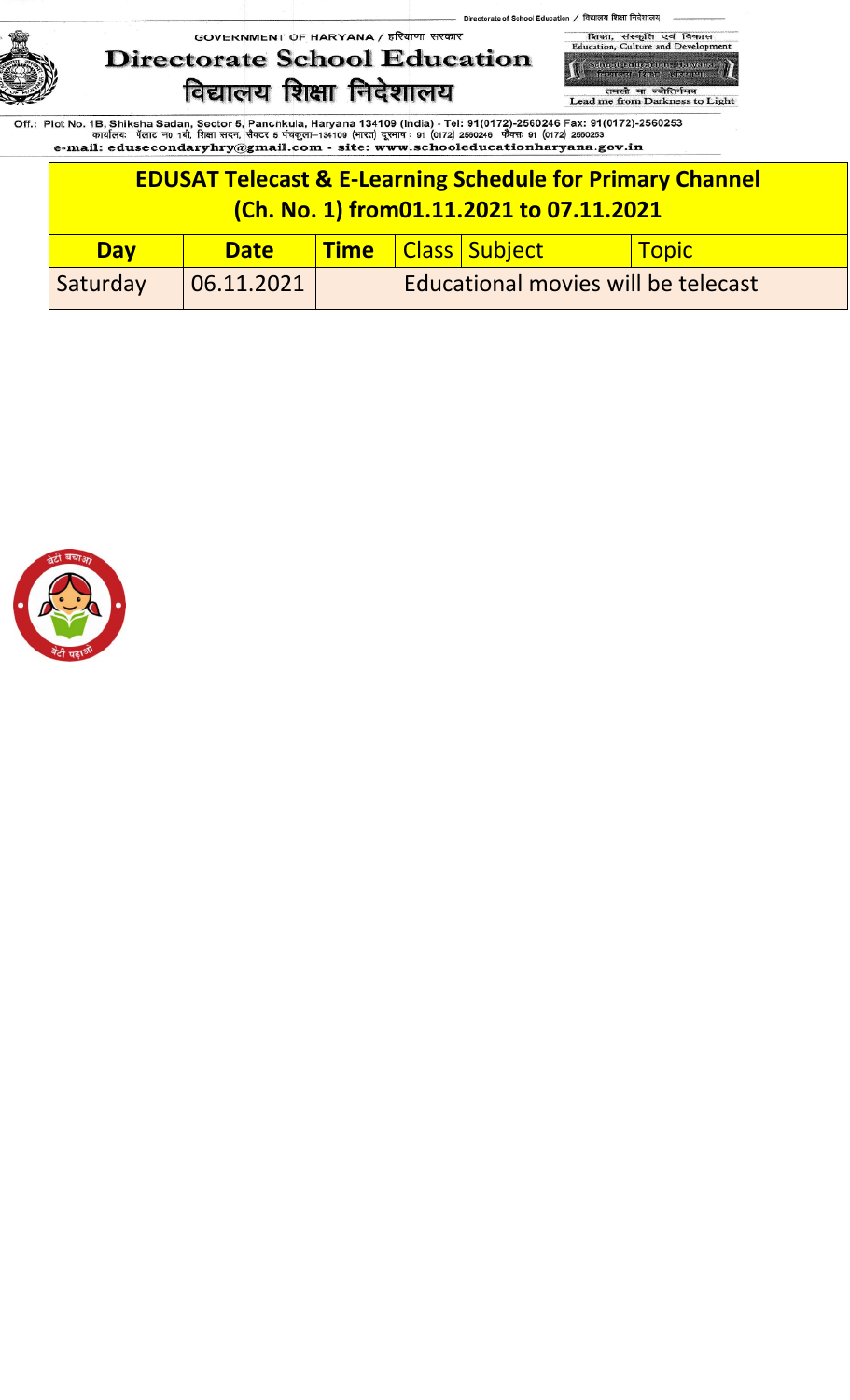ol Educ





/ विद्यालय शिक्षा निदेशालय

तमसो मा ज्योतिर्गमय<br>Lead me from Darkness to Light

|            | <b>EDUSAT Telecast &amp; E-Learning Schedule for Primary Channel</b><br>(Ch. No. 1) from01.11.2021 to 07.11.2021 |                                    |  |                               |                 |  |
|------------|------------------------------------------------------------------------------------------------------------------|------------------------------------|--|-------------------------------|-----------------|--|
| <b>Day</b> | <b>Date</b>                                                                                                      |                                    |  | <b>Time</b>   Class   Subject | <u>  Topic_</u> |  |
| Sunday     | 07.11.2021                                                                                                       | Educational movie will be telecast |  |                               |                 |  |

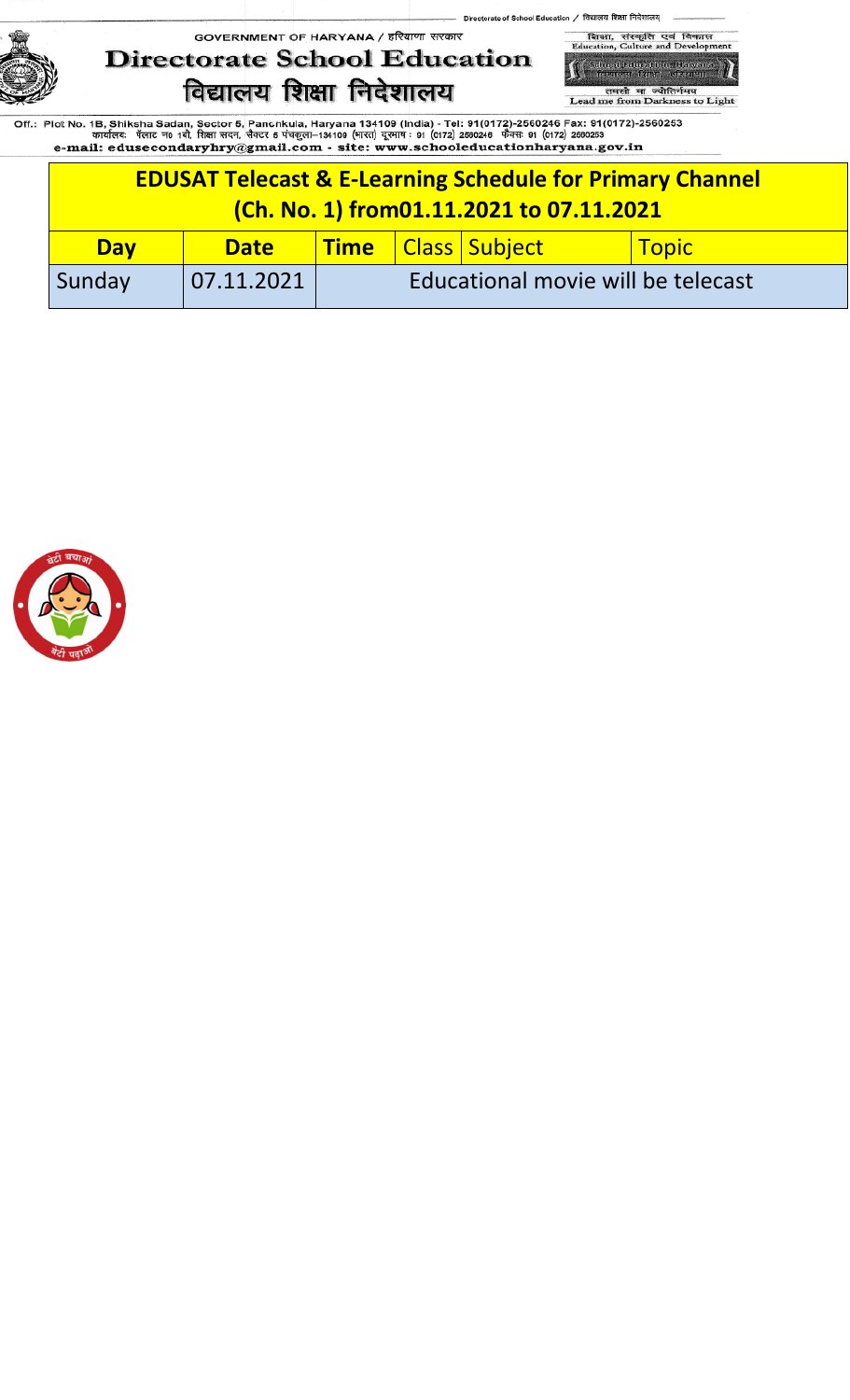ol Education / विद्यालय शिक्षा निदेशालय् of Sch

# GOVERNMENT OF HARYANA / हरियाणा सरकार **Directorate School Education** विद्यालय शिक्षा निदेशालय



तमसो मा ज्योतिर्गमय<br>Lead me from Darkness to Light

|            | <b>EDUSAT Telecast &amp; E-Learning Schedule for Secondary Channel</b><br>(Ch. No. 2) from 01.11.2021 to 07.11.2021 |  |                                                                |            |  |  |  |  |
|------------|---------------------------------------------------------------------------------------------------------------------|--|----------------------------------------------------------------|------------|--|--|--|--|
| <b>Day</b> | <b>Time   Class    </b><br><b>Subject</b><br><b>Topic</b><br><b>Date</b>                                            |  |                                                                |            |  |  |  |  |
| Monday     |                                                                                                                     |  | 01.11.2021   Haryana Day (Telecast of last working day will be |            |  |  |  |  |
|            |                                                                                                                     |  |                                                                | available) |  |  |  |  |

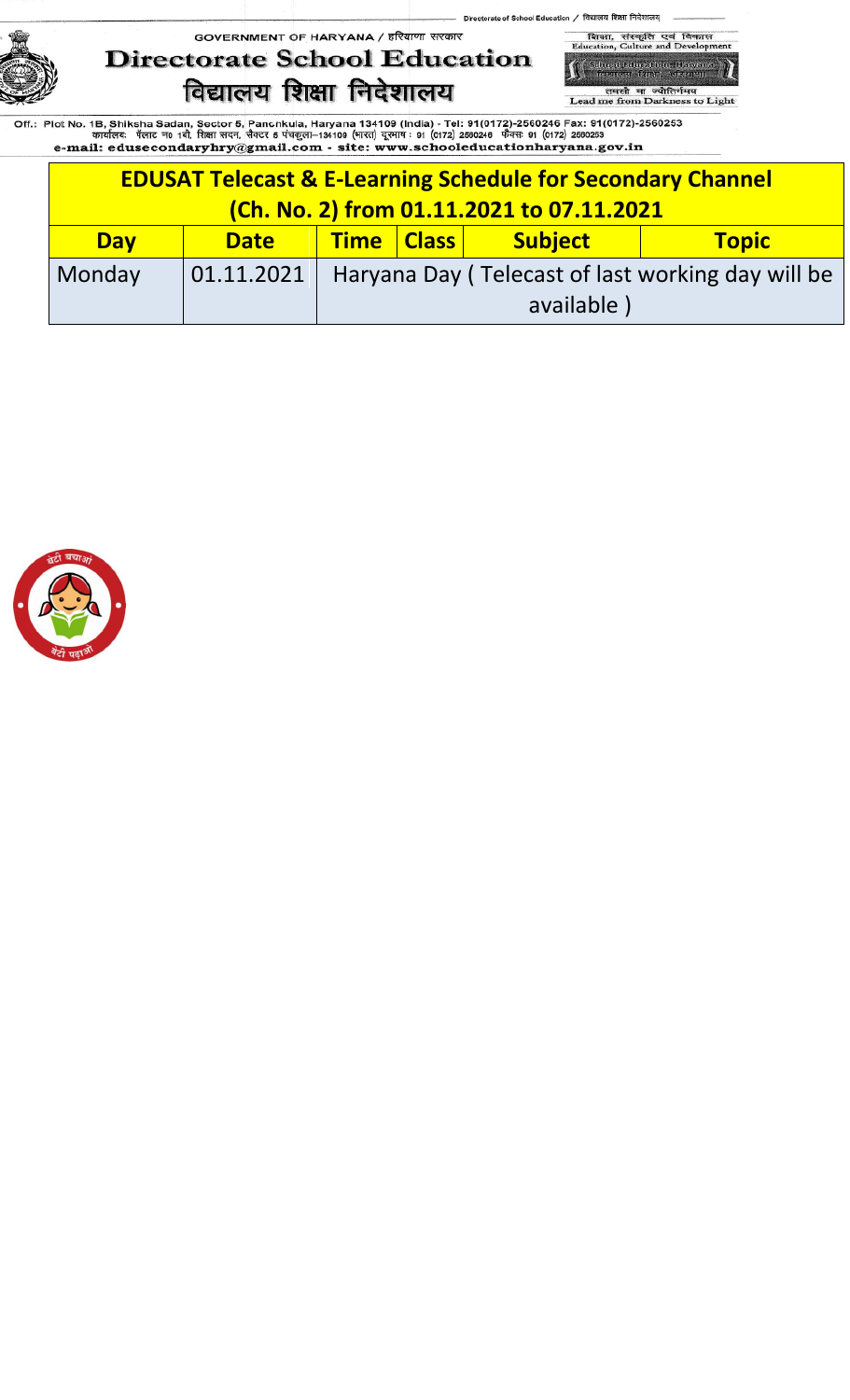# **Directorate School Education** विद्यालय शिक्षा निदेशालय

शिका, संस्कृति एवं<br>Education, Culture and I -<br>Saluat Education, Hawan<br>- Traiser Part Forterup

विव  $\lambda$  T

ol Education / विद्यालय शिक्षा निदेशालय्

of Sch

तमसो मा ज्योतिर्गमय<br>Lead me from Darkness to Light

|            |             | <b>EDUSAT Telecast &amp; E-Learning Schedule for Secondary Channel</b> |                           |                                           |                                                               |  |  |
|------------|-------------|------------------------------------------------------------------------|---------------------------|-------------------------------------------|---------------------------------------------------------------|--|--|
|            |             |                                                                        |                           | (Ch. No. 2) from 01.11.2021 to 07.11.2021 |                                                               |  |  |
| <b>Day</b> | <b>Date</b> | <b>Time</b>                                                            | <b>Class</b>              | <b>Subject</b>                            | <b>Topic</b>                                                  |  |  |
| Tuesday    | 02.11.2021  | 09:30-<br>09:33                                                        | All                       | Schedule Video                            | <b>Schedule Video</b>                                         |  |  |
| Tuesday    | 02.11.2021  | 09:33-<br>10:03                                                        |                           | Anganwadi<br>Video                        | Anganwadi Video                                               |  |  |
| Tuesday    | 02.11.2021  | $10:03-$<br>10:15                                                      | A                         | Airplay                                   | Airplay                                                       |  |  |
| Tuesday    | 02.11.2021  | $10:15-$<br>10:17                                                      | $\overline{\mathsf{All}}$ | Airplay                                   | Airplay                                                       |  |  |
| Tuesday    | 02.11.2021  | $10:17-$<br>11:03                                                      | XI                        | <b>Political Science</b>                  | संविधान-क्यों और<br>कैसे                                      |  |  |
| Tuesday    | 02.11.2021  | $11:03-$<br>11:06                                                      | All                       | <b>Schedule Video</b>                     | <b>Schedule Video</b>                                         |  |  |
| Tuesday    | 02.11.2021  | $11:06-$<br>11:08                                                      | $\overline{\mathsf{All}}$ | Airplay                                   | Airplay                                                       |  |  |
| Tuesday    | 02.11.2021  | 11:08-<br>11:45                                                        | XI                        | <b>Business Study</b>                     | Sources of<br>business finance<br><b>Meaning and</b><br>types |  |  |
| Tuesday    | 02.11.2021  | $11:45-$<br>12:37                                                      | A                         | Airplay<br><b>HVGHCS</b>                  | <b>Airplay HVGHCS</b>                                         |  |  |
| Tuesday    | 02.11.2021  | $12:37-$<br>13:18                                                      | X                         | <b>Biology</b>                            | Photosynthesis in<br>higher plants part-<br>1                 |  |  |
| Tuesday    | 02.11.2021  | $13:18-$<br>13:49                                                      | $\overline{A}$            | <b>Airplay NHM</b>                        | <b>Airplay NHM</b>                                            |  |  |
| Tuesday    | 02.11.2021  | 13:49-<br>14:24                                                        | XI                        | <b>Maths</b>                              | <b>Straight Lines</b><br>Part-4/ Ex. 10.2                     |  |  |
| Tuesday    | 02.11.2021  | $14:24-$<br>14:49                                                      | X                         | Life Skill                                | <b>RESPECTING</b><br><b>OTHERS PRIVACY-</b><br>2              |  |  |
| Tuesday    | 02.11.2021  | $14:49-$<br>14:51                                                      | All                       | Airplay                                   | Airplay                                                       |  |  |
| Tuesday    | 02.11.2021  | $14:51 -   All$                                                        |                           | <b>Airplay NHM</b>                        | <b>Airplay NHM</b>                                            |  |  |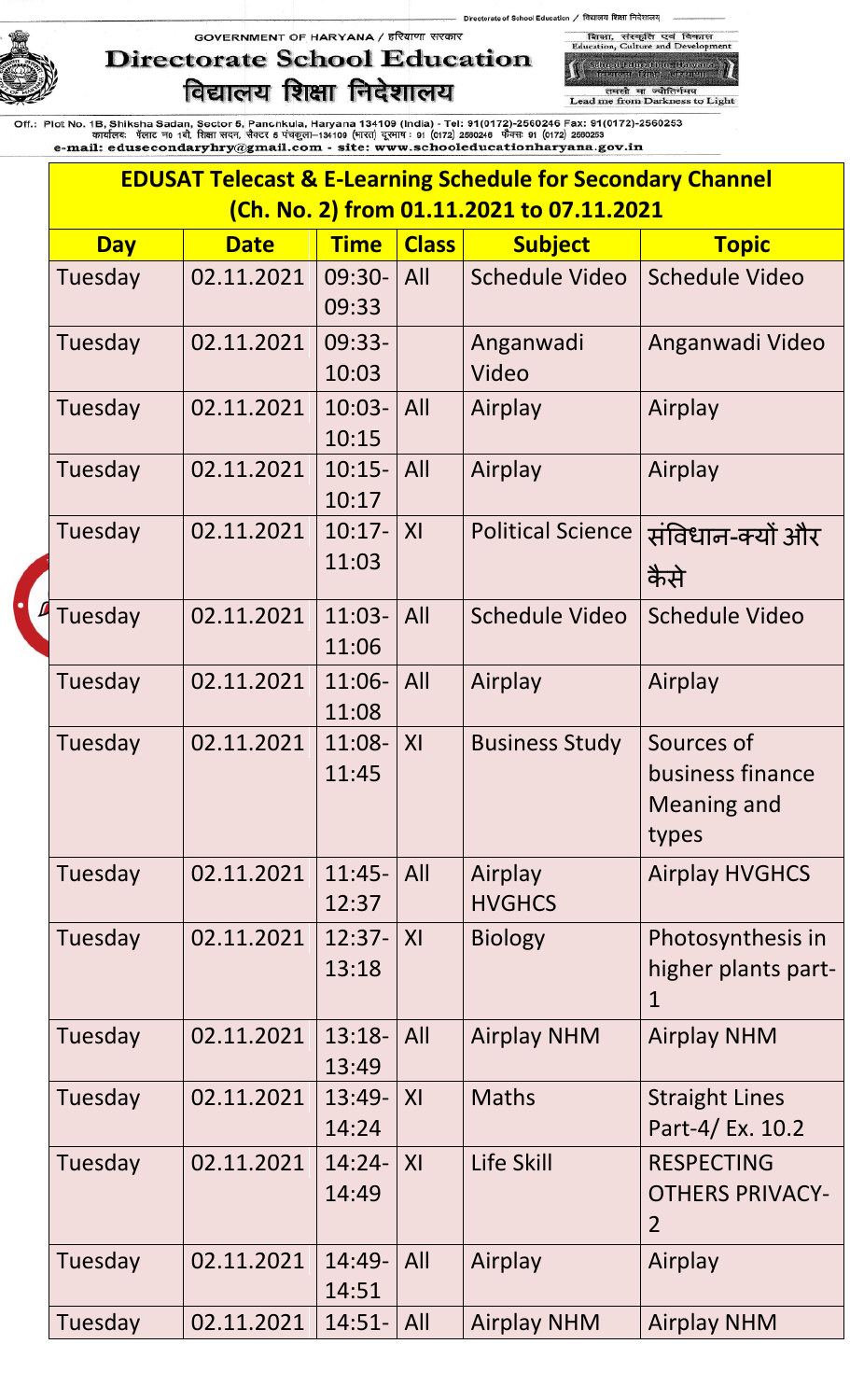# GOVERNMENT OF HARYANA / हरियाणा सरकार **Directorate School Education** विद्यालय शिक्षा निदेशालय

,<br>School Education, Hawane<br>, Trenser Pust, Greenig तमसो मा ज्योतिर्गमय<br>Lead me from Darkness to Light

शिका, संस्कृति एवं विकास<br>Education, Culture and Developr

|         |            | 15:22           |                |                          |                          |
|---------|------------|-----------------|----------------|--------------------------|--------------------------|
| Tuesday | 02.11.2021 | $15:22-$        | XII            | <b>Political Science</b> | शीत युद्ध का दौर         |
|         |            | 15:59           |                |                          | $H$ गन-1                 |
| Tuesday | 02.11.2021 | $15:59-$        | XII            | <b>Business Study</b>    | <b>Fixed and working</b> |
|         |            | 16:23           |                |                          | capital Part 1           |
| Tuesday | 02.11.2021 | $16:23-$        | XII            | <b>Biology</b>           | Molecular basis of       |
|         |            | 17:08           |                |                          | inheritance Part-1       |
| Tuesday | 02.11.2021 | 17:08-          | XII            | <b>Maths</b>             | Integrals $ Ex.$         |
|         |            | 17:37           |                |                          | 7.10                     |
| Tuesday | 02.11.2021 | $17:37-$        | XII            | Life Skill               | <b>GROUP</b>             |
|         |            | 18:04           |                |                          | <b>DISCUSSION 2</b>      |
| Tuesday | 02.11.2021 | 18:04-          | All            | Airplay                  | <b>Airplay HVGHCS</b>    |
|         |            | 18:56           |                | <b>HVGHCS</b>            |                          |
| Tuesday | 02.11.2021 | 18:56-          | All            | <b>Schedule Video</b>    | <b>Schedule Video</b>    |
|         |            | 18:59           |                |                          |                          |
| Tuesday | 02.11.2021 | 18:59-<br>19:29 |                | Anganwadi<br>Video       | Anganwadi Video          |
| Tuesday | 02.11.2021 | 19:29-          | All            | Airplay                  |                          |
|         |            | 19:41           |                |                          | Airplay                  |
| Tuesday | 02.11.2021 | 19:41-          | All            | Airplay                  | Airplay                  |
|         |            | 19:43           |                |                          |                          |
| Tuesday | 02.11.2021 | 19:43-          | XI             | <b>Political Science</b> | संविधान-क्यों और         |
|         |            | 20:29           |                |                          | कैसे                     |
| Tuesday | 02.11.2021 | $20:29-$        | All            | <b>Schedule Video</b>    | <b>Schedule Video</b>    |
|         |            | 20:32           |                |                          |                          |
| Tuesday | 02.11.2021 | $20:32-$        | All            | Airplay                  | Airplay                  |
|         |            | 20:34           |                |                          |                          |
| Tuesday | 02.11.2021 | $20:34-$        | X <sub>l</sub> | <b>Business Study</b>    | Sources of               |
|         |            | 21:11           |                |                          | business finance         |
|         |            |                 |                |                          | Meaning and              |
|         |            |                 |                |                          | types                    |
| Tuesday | 02.11.2021 | $21:11-$        | All            | Airplay                  | <b>Airplay HVGHCS</b>    |
|         |            | 22:03           |                | <b>HVGHCS</b>            |                          |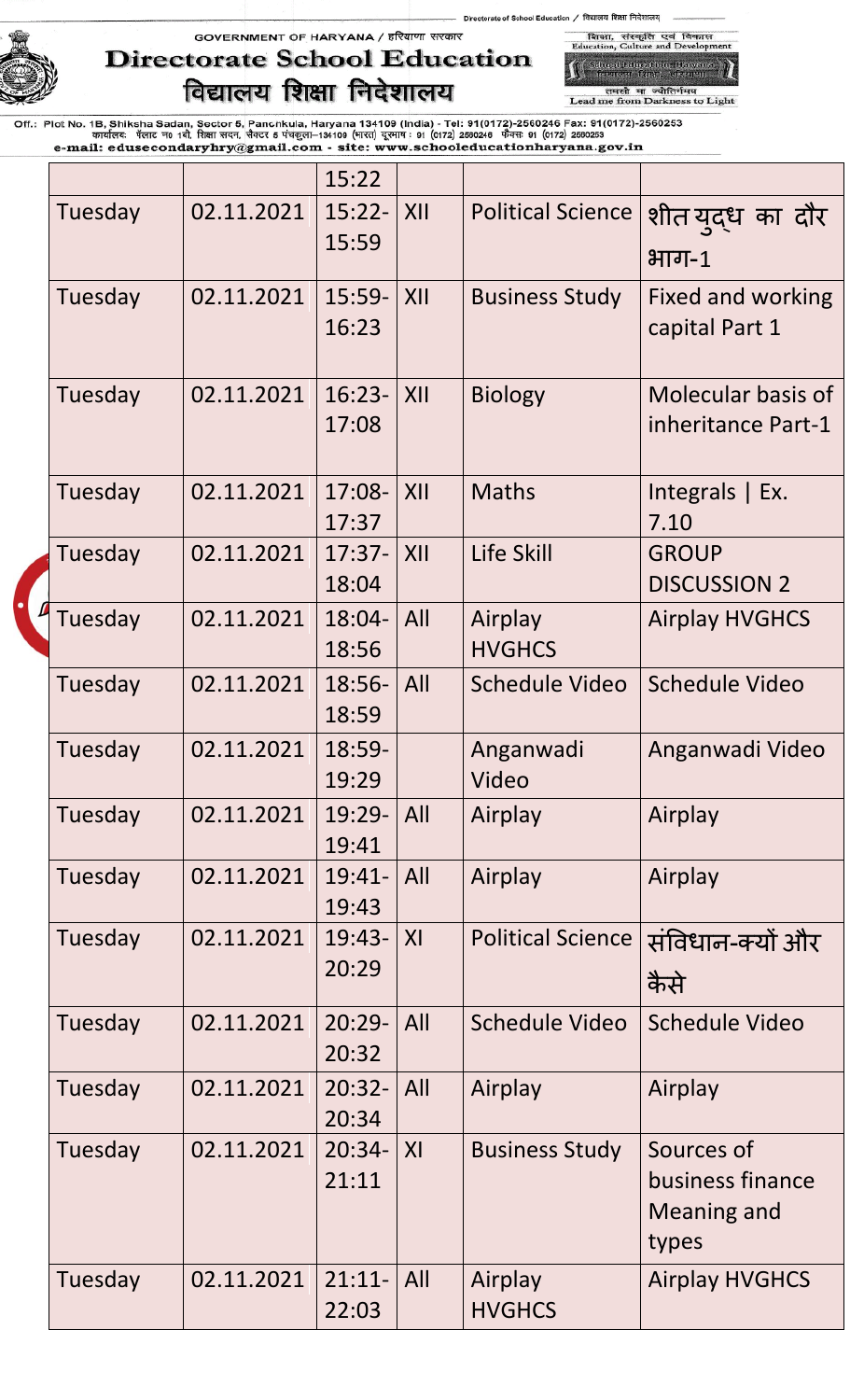### GOVERNMENT OF HARYANA / हरियाणा सरकार **Directorate School Education** विद्यालय शिक्षा निदेशालय

,<br>School Education, Harvare<br>Transa Part, Scharve तमसो मा ज्योतिर्गमय<br>Lead me from Darkness to Light

विकास

शिक्षा, संस्कृति एवं<br>Education, Culture and D

| Tuesday | 02.11.2021 | $22:03 -  X $ | <b>Biology</b>     | Photosynthesis in     |
|---------|------------|---------------|--------------------|-----------------------|
|         |            | 22:44         |                    | higher plants part-   |
|         |            |               |                    |                       |
| Tuesday | 02.11.2021 | $ 22:44- All$ | <b>Airplay NHM</b> | <b>Airplay NHM</b>    |
|         |            | 23:15         |                    |                       |
| Tuesday | 02.11.2021 | $23:15 -  X $ | <b>Maths</b>       | <b>Straight Lines</b> |
|         |            | 23:30         |                    | Part-4/ Ex. 10.2      |

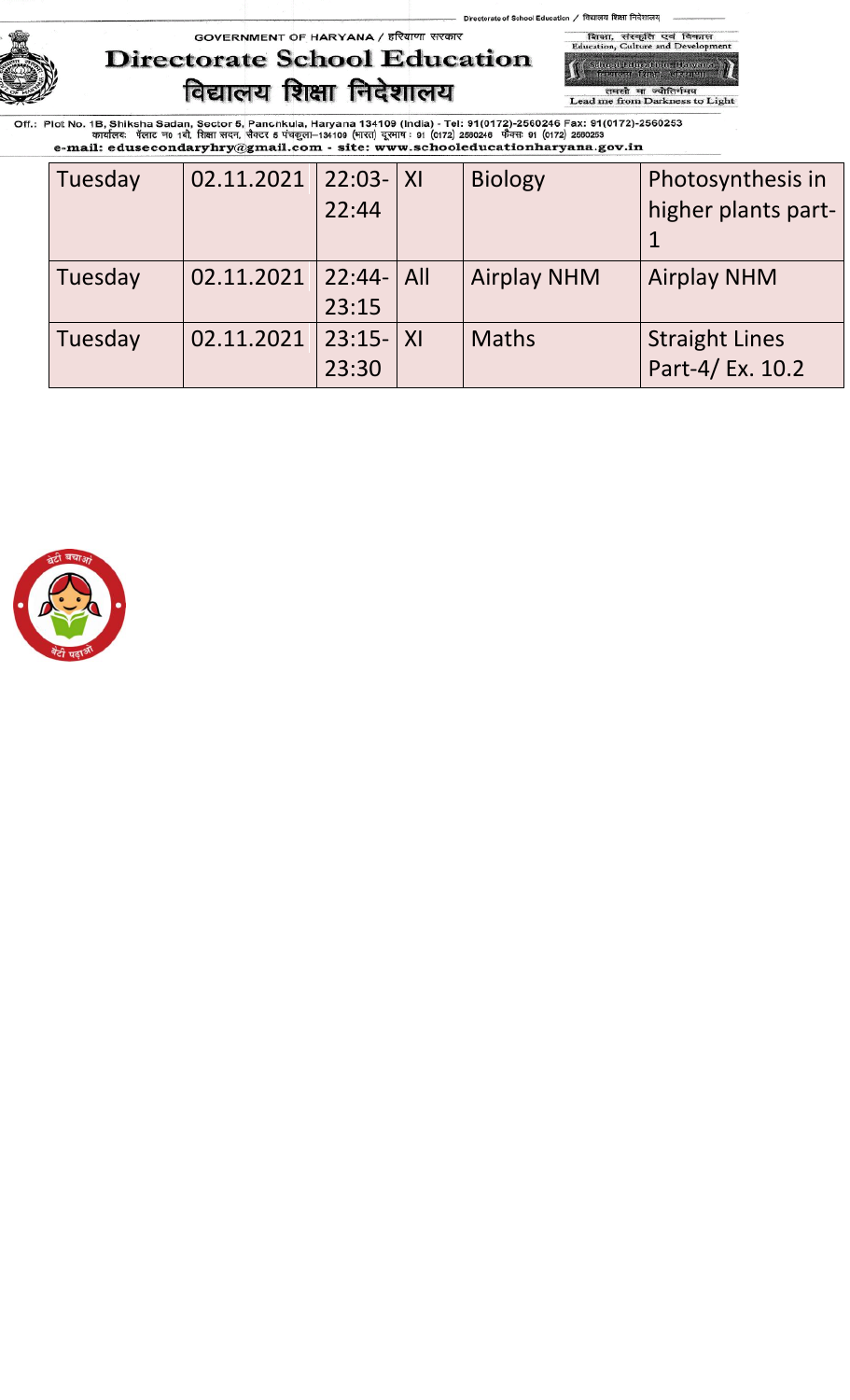# GOVERNMENT OF HARYANA / हरियाणा सरकार **Directorate School Education** विद्यालय शिक्षा निदेशालय



तमसो मा ज्योतिर्गमय<br>Lead me from Darkness to Light

| <b>EDUSAT Telecast &amp; E-Learning Schedule for Secondary Channel</b> |                              |                                                         |  |  |  |  |  |
|------------------------------------------------------------------------|------------------------------|---------------------------------------------------------|--|--|--|--|--|
| (Ch. No. 2) from 01.11.2021 to 07.11.2021                              |                              |                                                         |  |  |  |  |  |
| <b>Day</b>                                                             | <b>Date</b>                  | <b>Subject</b><br><b>Time   Class  </b><br><b>Topic</b> |  |  |  |  |  |
|                                                                        | Wednesday $\vert$ 03.11.2021 | Educational movie will be telecast                      |  |  |  |  |  |

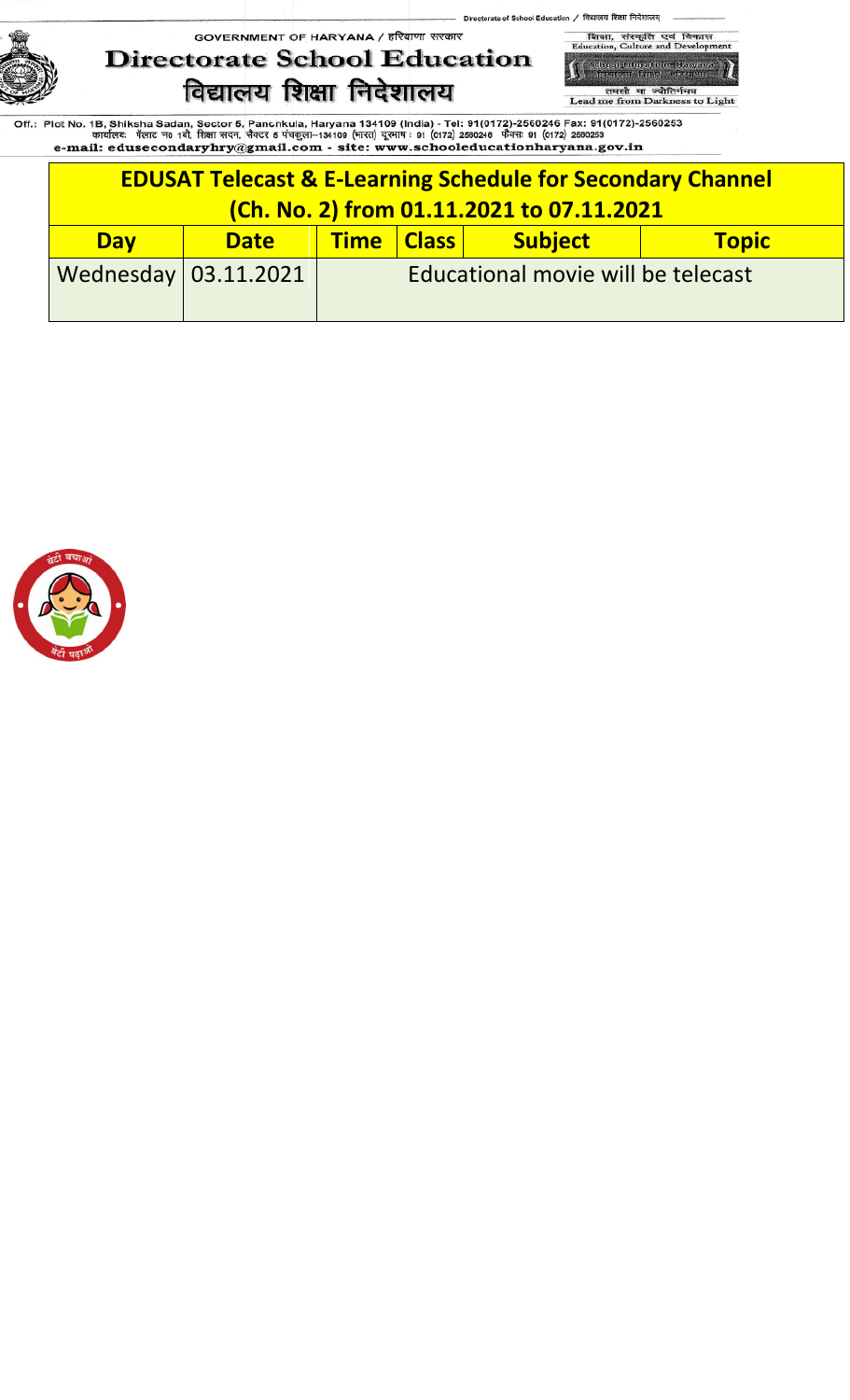ol Education / विद्यालय शिक्षा निदेशालय् of Sch

# GOVERNMENT OF HARYANA / हरियाणा सरकार **Directorate School Education** विद्यालय शिक्षा निदेशालय

शिका, संस्कृति एवं<br>Education, Culture and D विव ,<br>School Education, Hawan<br>Literary Busit Sixerup

तमसो मा ज्योतिर्गमय<br>Lead me from Darkness to Light

| <b>EDUSAT Telecast &amp; E-Learning Schedule for Secondary Channel</b><br>(Ch. No. 2) from 01.11.2021 to 07.11.2021 |                                                                   |                                                         |  |  |  |  |  |
|---------------------------------------------------------------------------------------------------------------------|-------------------------------------------------------------------|---------------------------------------------------------|--|--|--|--|--|
| <b>Day</b>                                                                                                          | Time   Class   1<br><b>Subject</b><br><b>Topic</b><br><b>Date</b> |                                                         |  |  |  |  |  |
| Thursday                                                                                                            |                                                                   | $\vert$ 04.11.2021   Educational movie will be telecast |  |  |  |  |  |

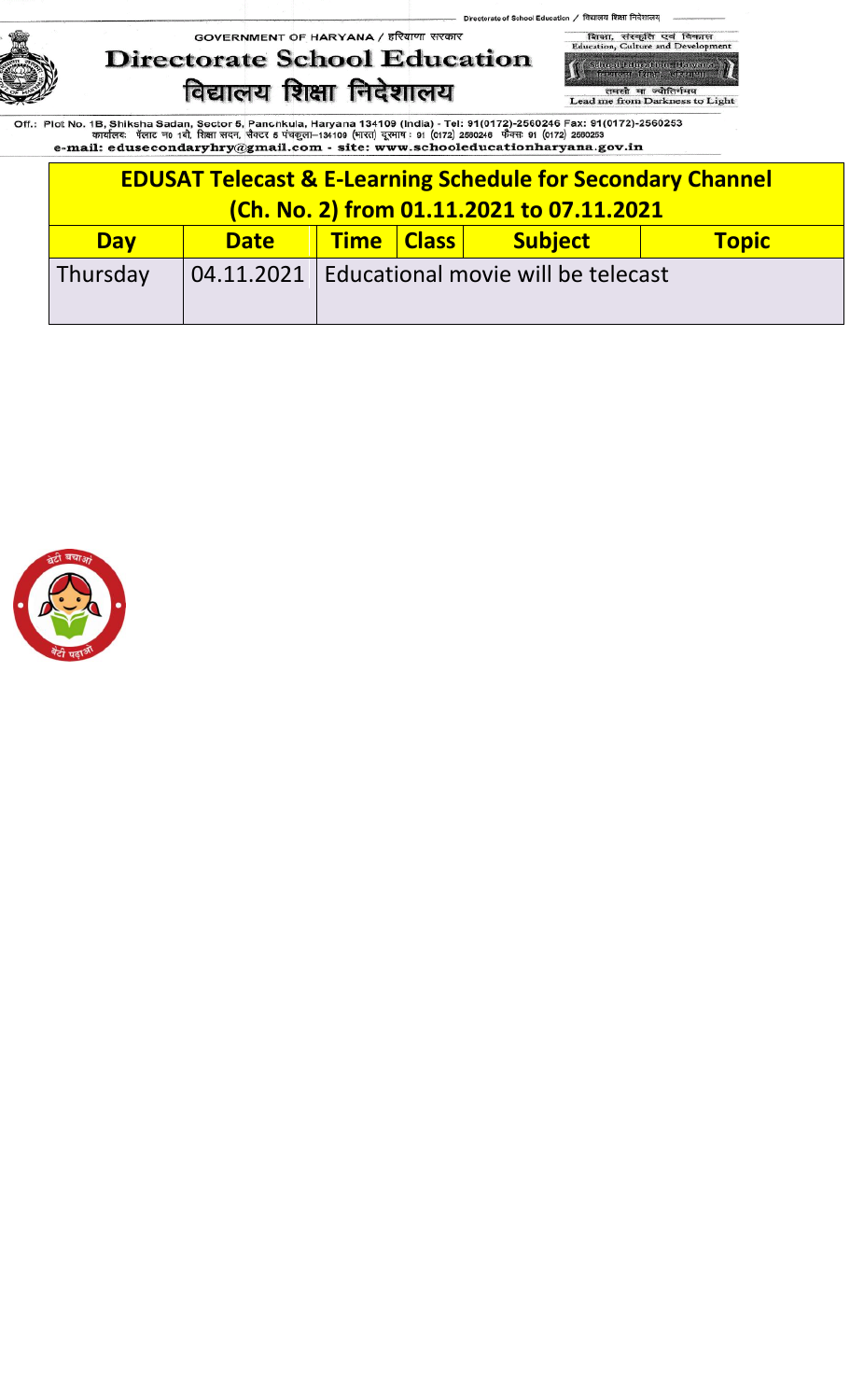# GOVERNMENT OF HARYANA / हरियाणा सरकार **Directorate School Education** विद्यालय शिक्षा निदेशालय



तमसो मा ज्योतिर्गमय<br>Lead me from Darkness to Light

| <b>EDUSAT Telecast &amp; E-Learning Schedule for Secondary Channel</b> |             |                                                         |  |  |  |  |  |  |
|------------------------------------------------------------------------|-------------|---------------------------------------------------------|--|--|--|--|--|--|
| (Ch. No. 2) from 01.11.2021 to 07.11.2021                              |             |                                                         |  |  |  |  |  |  |
| <b>Day</b>                                                             | <b>Date</b> | <b>Subject</b><br><b>Time   Class  </b><br><b>Topic</b> |  |  |  |  |  |  |
| Friday                                                                 | 05.11.2021  | Educational movie will be telecast                      |  |  |  |  |  |  |

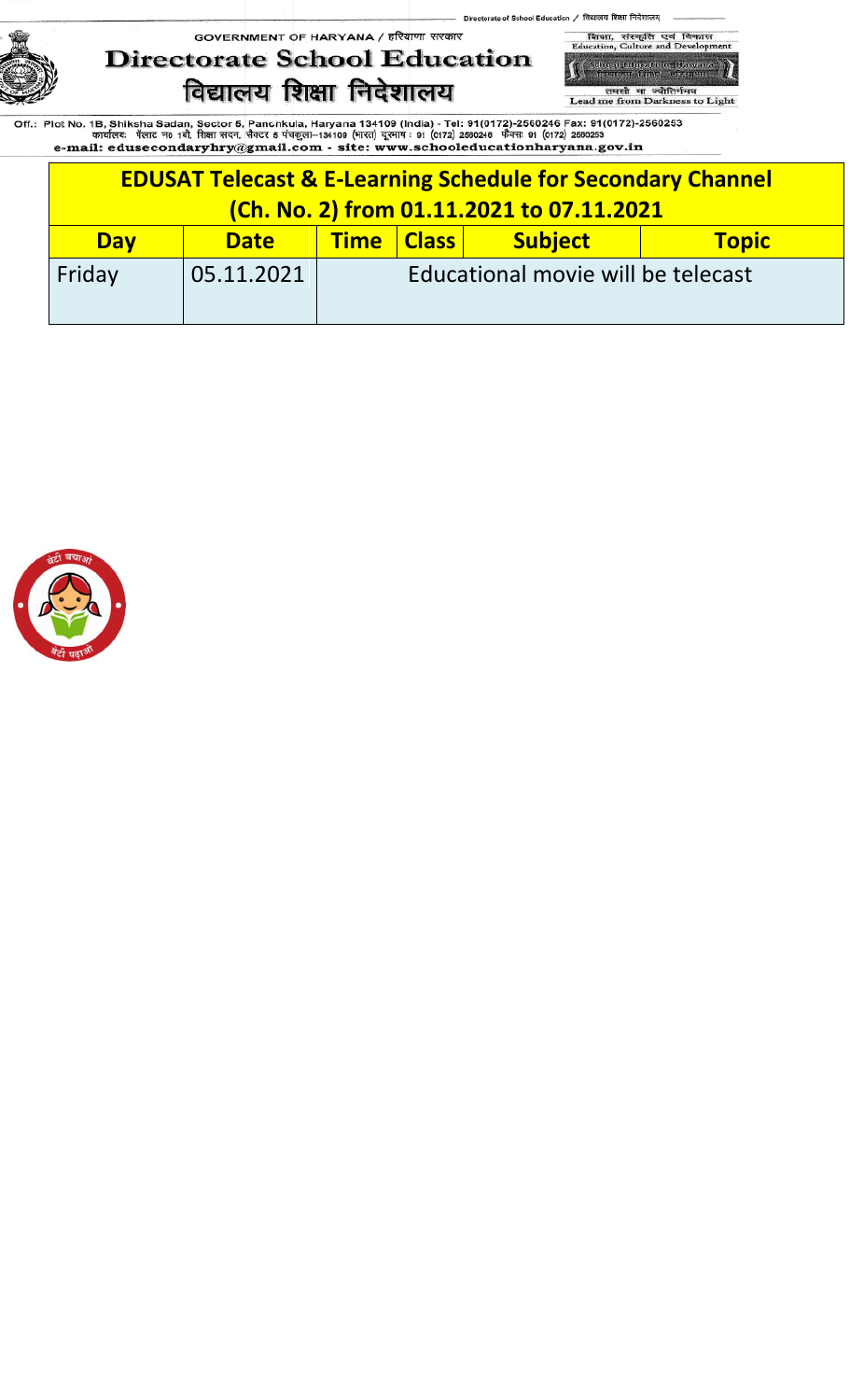# GOVERNMENT OF HARYANA / हरियाणा सरकार **Directorate School Education** विद्यालय शिक्षा निदेशालय



तमसो मा ज्योतिर्गमय<br>Lead me from Darkness to Light

| <b>EDUSAT Telecast &amp; E-Learning Schedule for Secondary Channel</b> |             |                                              |  |  |  |  |  |  |
|------------------------------------------------------------------------|-------------|----------------------------------------------|--|--|--|--|--|--|
| (Ch. No. 2) from 01.11.2021 to 07.11.2021                              |             |                                              |  |  |  |  |  |  |
| <b>Day</b>                                                             | <b>Date</b> | <b>Subject</b><br>Time Class<br><b>Topic</b> |  |  |  |  |  |  |
| Saturday                                                               | 06.11.2021  | Educational movie will be telecast           |  |  |  |  |  |  |